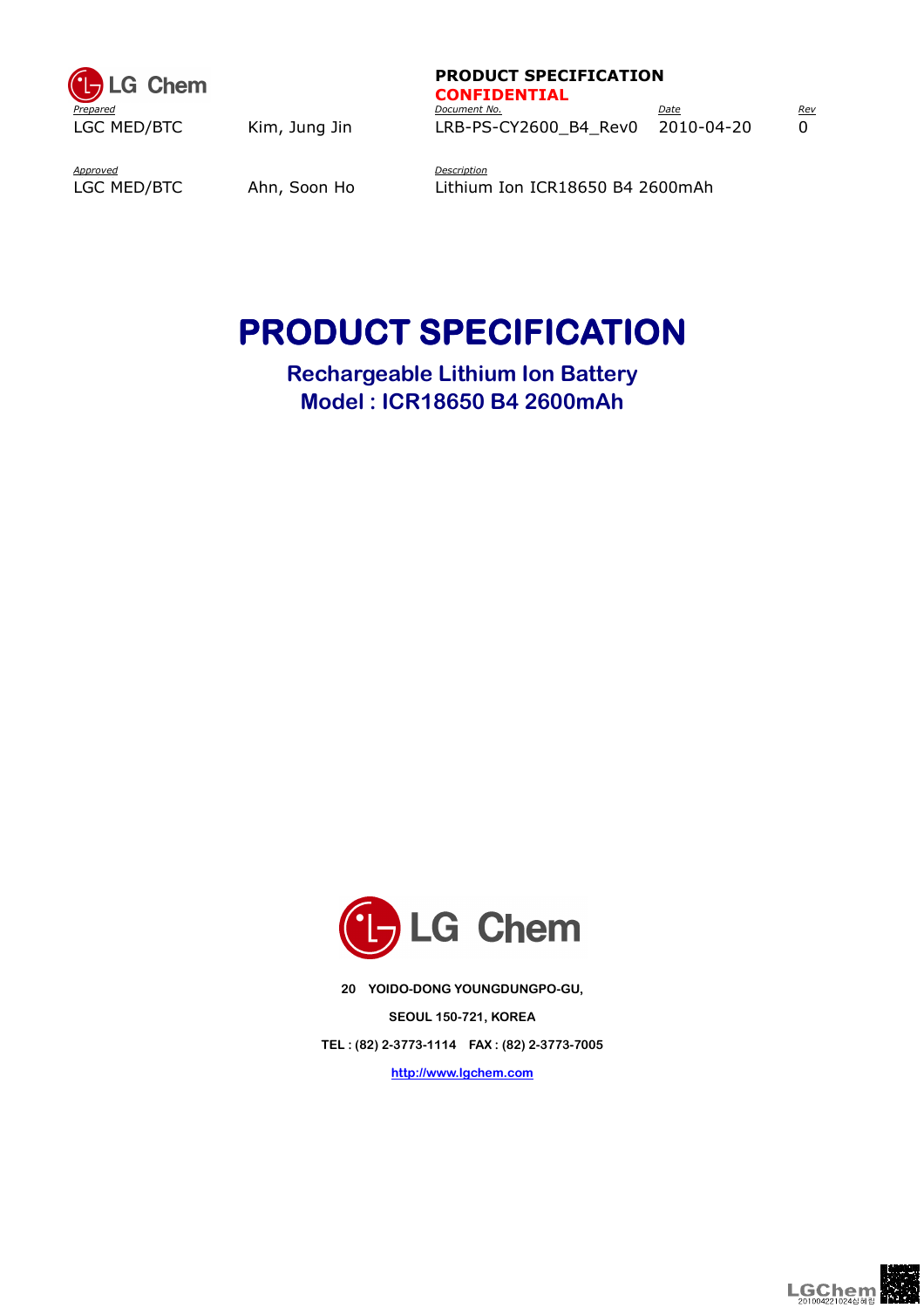

# Revision History

| <b>Revision</b> | <b>Date</b> | Originator    | <b>Description</b> |
|-----------------|-------------|---------------|--------------------|
| $\pmb{0}$       | 2010-04-12  | Kim, Jung Jin | - Original Release |
|                 |             |               |                    |
|                 |             |               |                    |
|                 |             |               |                    |
|                 |             |               |                    |
|                 |             |               |                    |
|                 |             |               |                    |
|                 |             |               |                    |
|                 |             |               |                    |
|                 |             |               |                    |
|                 |             |               |                    |
|                 |             |               |                    |
|                 |             |               |                    |
|                 |             |               |                    |
|                 |             |               |                    |
|                 |             |               |                    |
|                 |             |               |                    |
|                 |             |               |                    |
|                 |             |               |                    |
|                 |             |               |                    |

## **Contents**

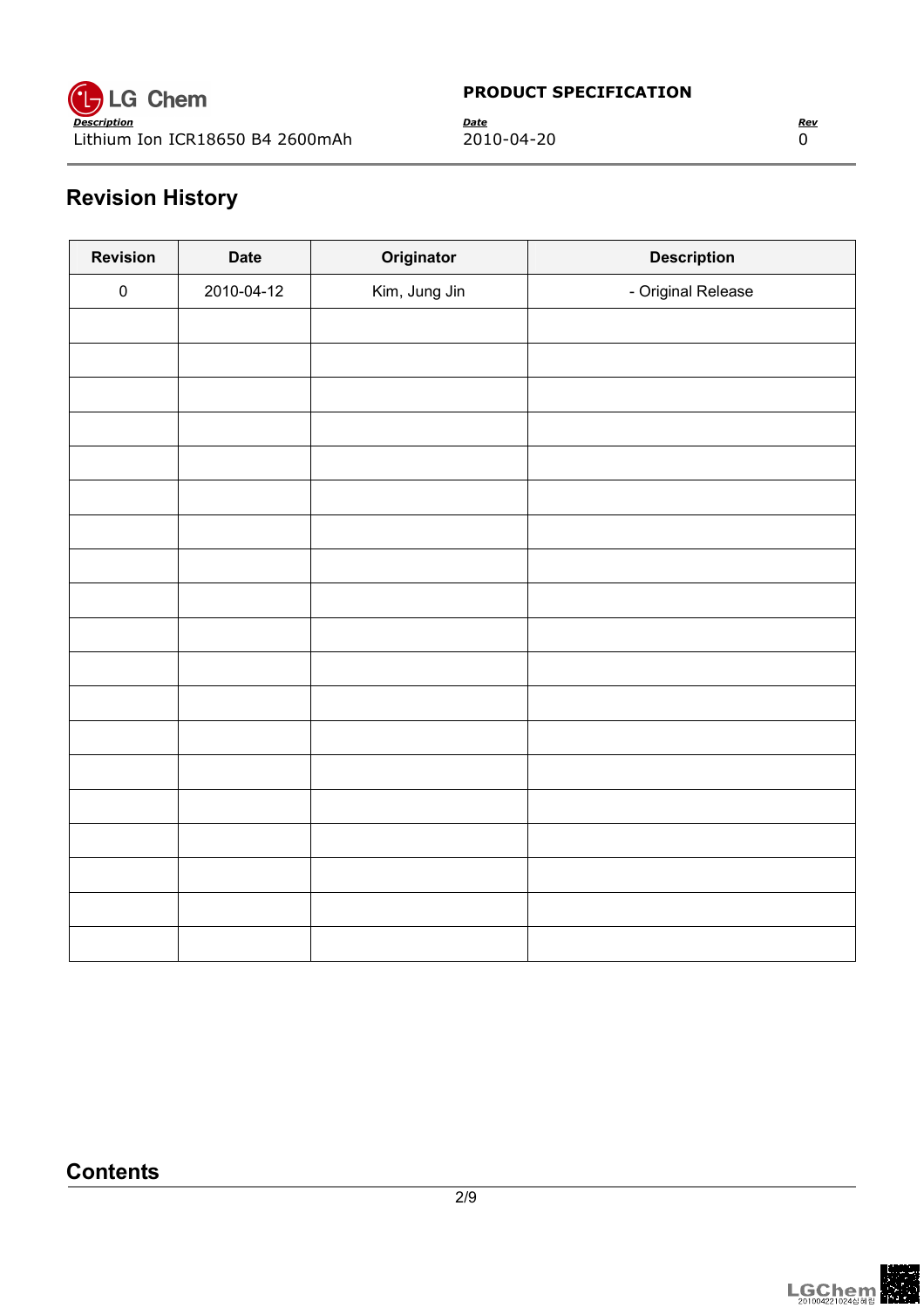

| 1.1 Scope                                     |
|-----------------------------------------------|
| 1.2 Application                               |
| 1.3 Product Classification                    |
| 1.4 Model Name                                |
|                                               |
| 2.1 Capacity                                  |
| 2.2 Nominal Voltage                           |
| 2.3 Standard Charge                           |
| 2.4 Max. Charge Voltage                       |
| 2.5 Max. Charge Current                       |
| 2.6 Standard Discharge                        |
| 2.7 Max. Discharge Current                    |
| 2.8 Weight                                    |
| 2.9 Operating Temperature                     |
| 2.10 Storage Temperature (for shipping state) |
|                                               |
| 3.1 Appearance                                |
| 3.2 Dimension                                 |
|                                               |
| 4.1 Standard Test Condition                   |
| 4.2 Electrical Specification                  |
| 4.3 Environmental Specification               |
| 4.4 Mechanical Specification                  |
| 4.5 Safety Specification                      |

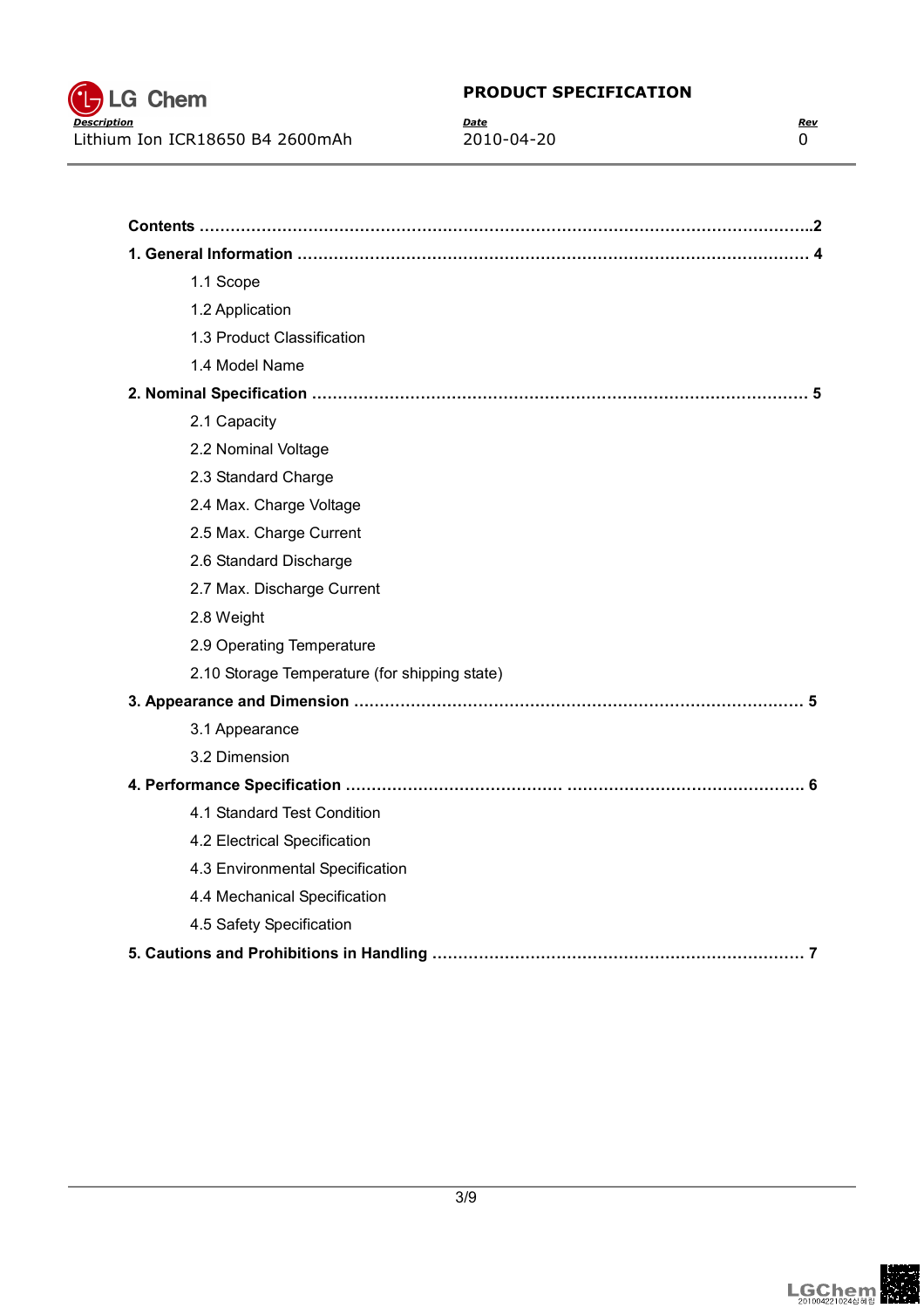## 1. General Information

1.1 Scope

This product specification defines the requirements of the rechargeable lithium ion battery to be supplied to the Customer by LG Chem.

1.2 Application: Note PC

1.3 Product classification: Cylindrical rechargeable lithium ion battery

1.4 Model name: ICR18650B4

### 2. Nominal Specification

| <b>Item</b>                | Condition / Note        | Specification                        |  |
|----------------------------|-------------------------|--------------------------------------|--|
| 2.1 Capacity               | Std. charge / discharge | Nominal 2,600mAh (C <sub>nom</sub> ) |  |
|                            |                         | Minimum 2,500mAh $(C_{min})$         |  |
| 2.2 Nominal Voltage        | Average                 | 3.6V                                 |  |
| 2.3 Standard Charge        | Constant current        | 0.5C(1250mA)                         |  |
| (Refer to 4.1.1)           | Constant voltage        | 4.2V                                 |  |
|                            | End current(Cut off)    | 50 <sub>m</sub> A                    |  |
| 2.4 Max. Charge Voltage    |                         | 4.2V                                 |  |
| 2.5 Max. Charge Current    |                         | 1.0C(2500mA)                         |  |
| 2.6 Standard Discharge     | Constant current        | 0.2C(500mA)                          |  |
| (Refer to 4.1.2)           | End voltage(Cut off)    | 2.75V                                |  |
| 2.7 Max. Discharge Current | $-20 \sim 5$ °C         | 0.5C(1250mA)                         |  |
|                            | $5 \sim 45$ °C          | 2.0C(5000mA)                         |  |
|                            | $45 - 60$ °C            | 1.5C(3750mA)                         |  |
| 2.8 Weight                 | Approx.                 | Max. 48.0g                           |  |
| 2.9 Operating Temperature  | Charge                  | $0 \sim 45$ °C                       |  |
|                            | Discharge               | $-20 \sim 60^{\circ}$ C              |  |
| 2.10 Storage Temperature   | 1 month                 | $-20 \sim 60^{\circ}$ C              |  |
| (for shipping state)       | 3 month                 | $-20 \sim 45^{\circ}$ C              |  |
|                            | 1 year                  | $-20 \sim 20 \degree$ C              |  |

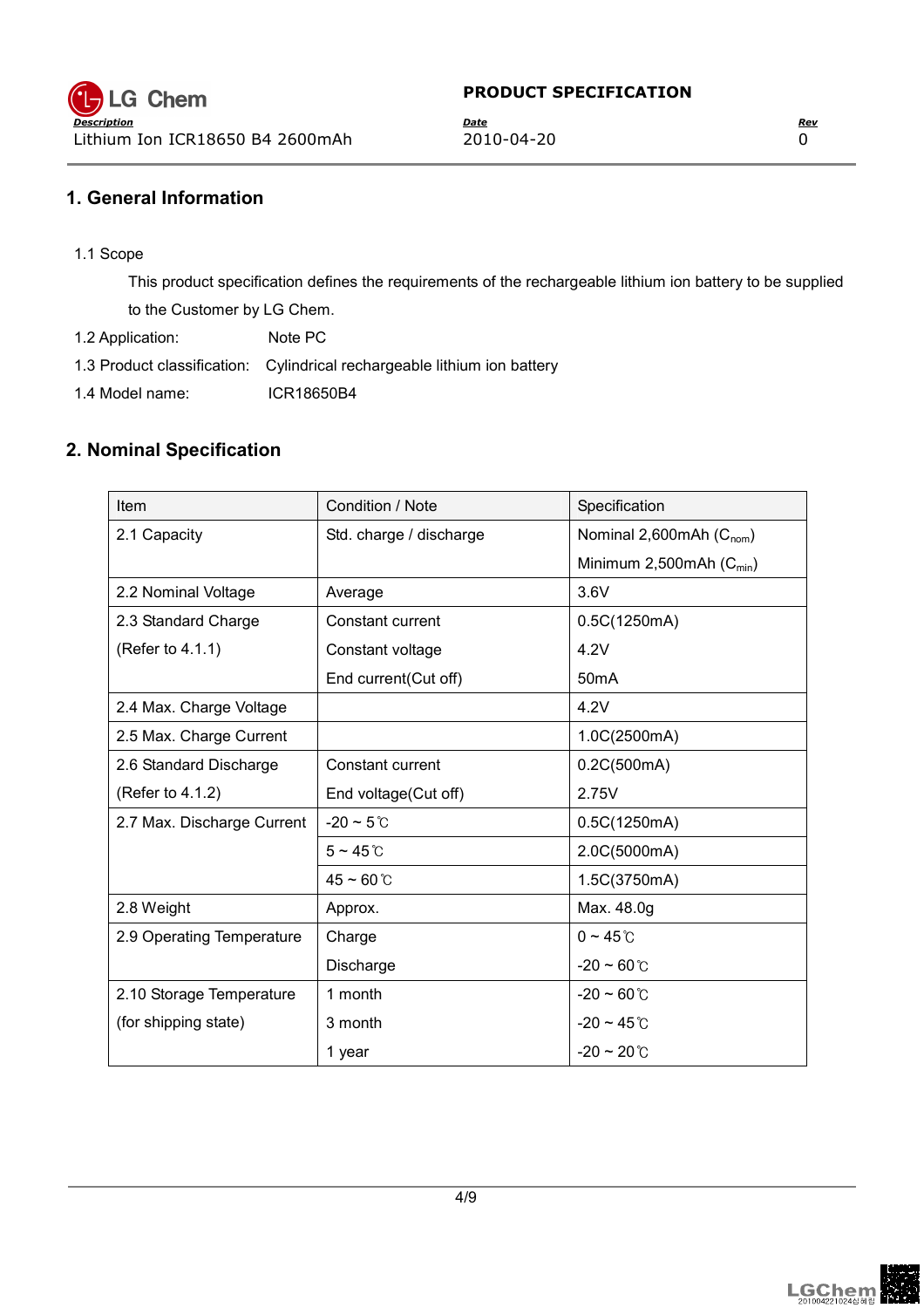## 3. Appearance and Dimension

3.1 Appearance

There shall be no such defects as deep scratch, crack, rust, discoloration or leakage, which may adversely affect the commercial value of the cell.

3.2 Dimension

Diameter : 18.29 ± 0.11 mm

Diameter is defined as the largest data value measured on the "A" area of a cylindrical cell

Height :  $\leq 65.05$  mm



## 4. Performance Specification

- 4.1 Standard test condition
	- 4.1.1 Standard Charge

Unless otherwise specified, "Standard Charge" shall consist of charging at constant current of 0.5C. The cell shall then be charged at constant voltage of 4.2V while tapering the charge current. Charging shall be terminated when the charging current has tapered to 50mA. For test purposes, charging shall be performed at  $25^{\circ}$ C ±  $2^{\circ}$ C.

#### 4.1.2 Standard Discharge

"Standard Discharge" shall consist of discharging at a constant current of 0.2C to 2.75V. Discharging is to be performed at 25 °C  $\pm$  2 °C unless otherwise noted (such as capacity versus temperature).

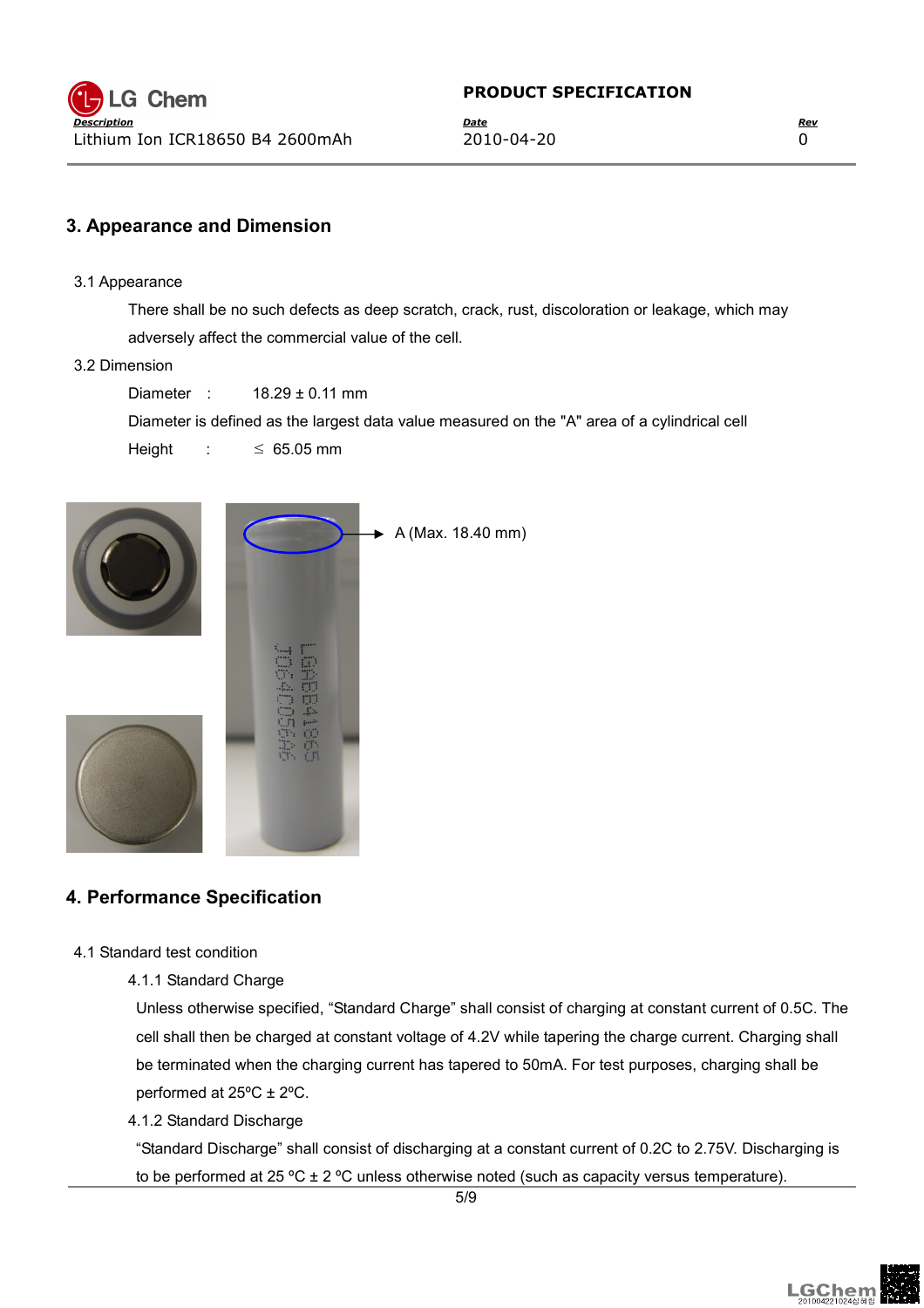Cells shall be charged at constant current of 0.5C to 4.2V with end current of 50mA. Cells shall be discharged at constant current of 0.5C to 2.75V. Cells are to rest 10 minutes after charge and 20 minutes after discharge.

#### 4.2 Electrical Specification

| <b>Item</b>             | Condition                                       | Specification                              |
|-------------------------|-------------------------------------------------|--------------------------------------------|
| 4.2.1                   | Cell shall be measured at 1kHz after charge per | 70 mΩ, with PTC<br>$\leq$                  |
| Initial AC Impedance    | 4.1.1.                                          |                                            |
| 4.2.2                   | Cells shall be charged per 4.1.1 and discharged | $\geq 2500$ mAh (C <sub>min</sub> )        |
| <b>Initial Capacity</b> | per 4.1.2 within 1h after full charge.          |                                            |
| 4.2.3                   | Cells shall be charged and discharged per 4.1.3 | 80% (of $C_{\text{min}}$ in 2.1)<br>$\geq$ |
| Cycle Life              | 300 cycles. A cycle is defined as one charge    |                                            |
|                         | and one discharge. 301st discharge capacity     |                                            |
|                         | shall be measured per 4.1.1 and 4.1.2           |                                            |

#### 4.3 Environmental specification.

| <b>Item</b>                    | Condition                                                  | Specification                        |
|--------------------------------|------------------------------------------------------------|--------------------------------------|
| 4.3.1                          | Cells shall be charged per 4.1.1 and stored in a           | Capacity remaining rate              |
| <b>Storage Characteristics</b> | temperature-controlled environment at $25^{\circ}$ C $\pm$ | $\geq$ 90% (C <sub>min</sub> in 2.1) |
|                                | 2°C for 30 days. After storage, cells shall be             |                                      |
|                                | discharged per 4.1.2 to obtain the remaining               |                                      |
|                                | capacity*.                                                 |                                      |
| 4.3.2                          | Cells shall be charged per 4.1.1 and stored in a           | No leakage,                          |
| High Temperature               | temperature-controlled environment at 60°C for             | Capacity recovery rate $\geq$        |
| Storage Test                   | 1 week. After storage, cells shall be discharged           | 80%                                  |
|                                | per 4.1.2 and cycled per 4.1.3 for 3 cycles to             |                                      |
|                                | obtain recovered capacity**.                               |                                      |
| 4.3.3                          | Cells are charged per 4.1.1 and stored at $60^{\circ}$ C   | No leakage, No rust                  |
| High Temperature and           | (95% RH) for 168 hours. After test, cells are              | Capacity recovery rate $\geq$        |
| <b>High Humidity Test</b>      | discharged per 4.1.2 and cycled per 4.1.3 for 3            | 80%                                  |
|                                | cycles to obtain recovered capacity.                       |                                      |

 $\overline{a}$ \* Remaining Capacity : After storage, cells shall be discharged with Std. condition(4.1.2) to measure the remaining capacity.



<sup>\*\*</sup> Recovery Capacity : After storage, cells shall be discharged with fast discharge condition(4.1.3), and then cells shall be charged with std. charge condition(4.1.1), and then discharged with Std. condition(4.1.2). This charge / discharge cycle shall be repeated three times to measure the recovery capacity.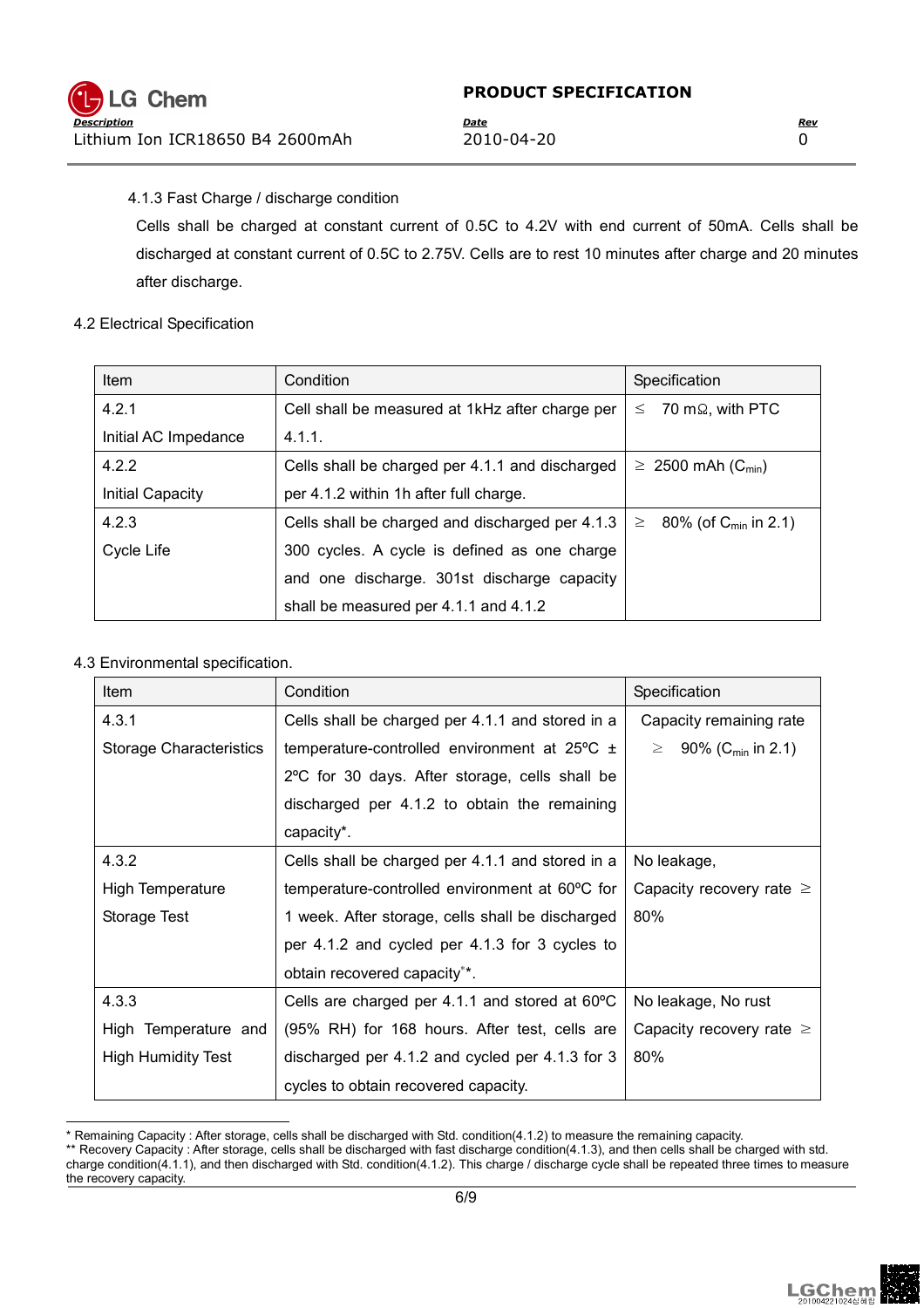

| 4.3.4                                           |                                                    | 65°C (8h) $\leftarrow$ 3hrs $\rightarrow$ -20°C (8h) for 8 cycles | No leakage                    |
|-------------------------------------------------|----------------------------------------------------|-------------------------------------------------------------------|-------------------------------|
| <b>Thermal Shock Test</b>                       | with cells charged per 4.1.1 After test, cells are |                                                                   | Capacity recovery rate $\geq$ |
| discharged per 4.1.2 and cycled per 4.1.3 for 3 |                                                    |                                                                   | 80%                           |
|                                                 | cycles to obtain recovered capacity.               |                                                                   |                               |
| 4.3.5                                           |                                                    | Cells shall be charged per 4.1.1 at $25^{\circ}$ C $\pm$ 2°C      |                               |
| Temperature                                     | and discharged per 4.1.2 at the following          |                                                                   |                               |
| Dependency of                                   | temperatures.                                      |                                                                   |                               |
| Capacity                                        | Charge                                             | Discharge                                                         | Capacity                      |
|                                                 |                                                    | -10℃                                                              | 70% of $C_{\text{ini}}$       |
|                                                 | $25^\circ$ C                                       | $0^{\circ}$                                                       | 80% of $C_{\text{ini}}$       |
|                                                 |                                                    | $25^\circ$ C                                                      | 100% of $C_{\text{ini}}$      |
|                                                 |                                                    | $60^\circ$                                                        | 95% of $C_{\text{ini}}$       |

#### 4.4 Mechanical Specification

| Item                  | Condition                                                 | Specification         |
|-----------------------|-----------------------------------------------------------|-----------------------|
| 4.4.1                 | Cells charged per 4.1.1 are dropped onto an wooden        | No leakage            |
| Drop Test             | floor from 1.0 meter height for 1 cycle, 2 drops from     | No temperature rising |
|                       | each cell terminal and 1drop from the side of cell can    |                       |
|                       | (Total number of drops = 3).                              |                       |
| 4.4.2                 | Cells charged per 4.1.1 are vibrated for 90 minutes per   | No leakage            |
| <b>Vibration Test</b> | each of the three mutually perpendicular axis $(x, y, z)$ |                       |
|                       | with total excursion of 0.8mm, frequency of 10Hz to       |                       |
|                       | 55Hz and sweep of 1Hz change per minute                   |                       |
|                       |                                                           |                       |

#### 4.5 Safety Specification

| Item                   | Condition                                                     | Specification         |  |
|------------------------|---------------------------------------------------------------|-----------------------|--|
|                        | Cells are discharged per 4.1.2, then charged at constant      |                       |  |
| 4.5.1                  | current of 3 times the max. charge condition and              |                       |  |
| Overcharge Test        | constant voltage of 4.2V while tapering the charge            | : No explode, No fire |  |
|                        | current. Charging is continued for 7 hours (Per UL1642).      |                       |  |
| 4.5.2                  | Cells are charged per 4.1.1, and the positive and             |                       |  |
| External Short -       | negative terminal is connected by a 100m $\Omega$ -wire for 1 | : No explode, No fire |  |
| <b>Circuiting Test</b> | hour (Per UL1642).                                            |                       |  |

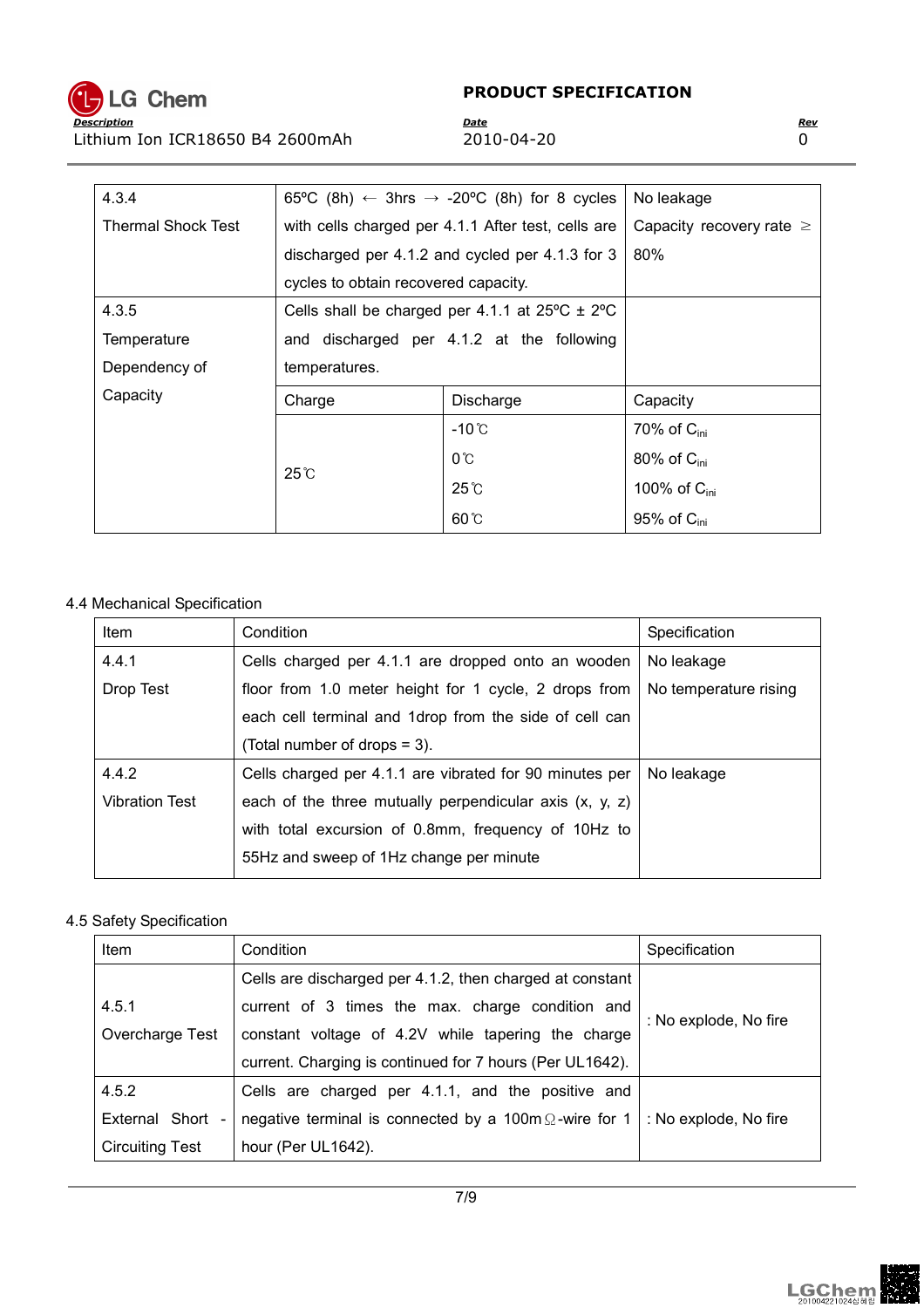

| 4,5.3<br>Overdischarge<br>Test | Cells are discharged at constant current of 0.2C to<br>250% of the minimum capacity.                                                                                                                 | : No explode, No fire |
|--------------------------------|------------------------------------------------------------------------------------------------------------------------------------------------------------------------------------------------------|-----------------------|
| 4.5.4<br><b>Heating Test</b>   | Cells are charged per 4.1.1 and heated in a circulating<br>air oven at a rate of 5°C per minute to 130°C. At 130°C,<br>oven is to remain for 10 minutes before test is<br>discontinued (Per UL1642). | : No explode, No fire |
| 4.5.5<br><b>Impact Test</b>    | Cells charged per 4.1.1 are impacted with<br>their<br>longitudinal axis parallel to the flat surface and<br>perpendicular to the longitudinal axis of the 15.8mm<br>diameter bar (Per UL1642).       | : No explode, No fire |
| 4.5.6<br><b>Crush Test</b>     | Cells charged per 4.1.1 are crushed<br>with<br>their<br>longitudinal axis parallel to the flat surface of the<br>crushing apparatus (Per UL1642).                                                    | : No explode, No fire |

## 5. Caution and Prohibition in Handling

Warning for using the lithium ion rechargeable battery. Mishandling of the battery may cause heat, fire and deterioration in performance. Be sure to observe the following.

## **Caution**

- When using the application equipped with the battery, refer to the user's manual before usage.
- Please read the specific charger manual before charging.
- Charge time should not be longer than specified in the manual.
- When the cell is not charged after long exposure to the charger, discontinue charging.
- Battery must be charged at operating temperature range  $0 \sim 45 \degree$ .
- Battery must be discharged at operating temperature range -20  $\sim$  60  $\degree$ C.
- Please check the positive(+) and negative(-) direction before packing.
- When a lead plate or wire is connected to the cell for packing, check out insulation not to short-circuit.
- Battery must be stored separately.
- Battery must be stored in a dry area with low temperature for long-term storage.
- Do not place the battery in direct sunlight or heat.
- Do not use the battery in high static energy environment where the protection device can be damaged.
- When rust or smell is detected on first use, please return the product to the seller immediately.
- The battery must be away from children or pets
- When cell life span shortens after long usage, please exchange to new cells.